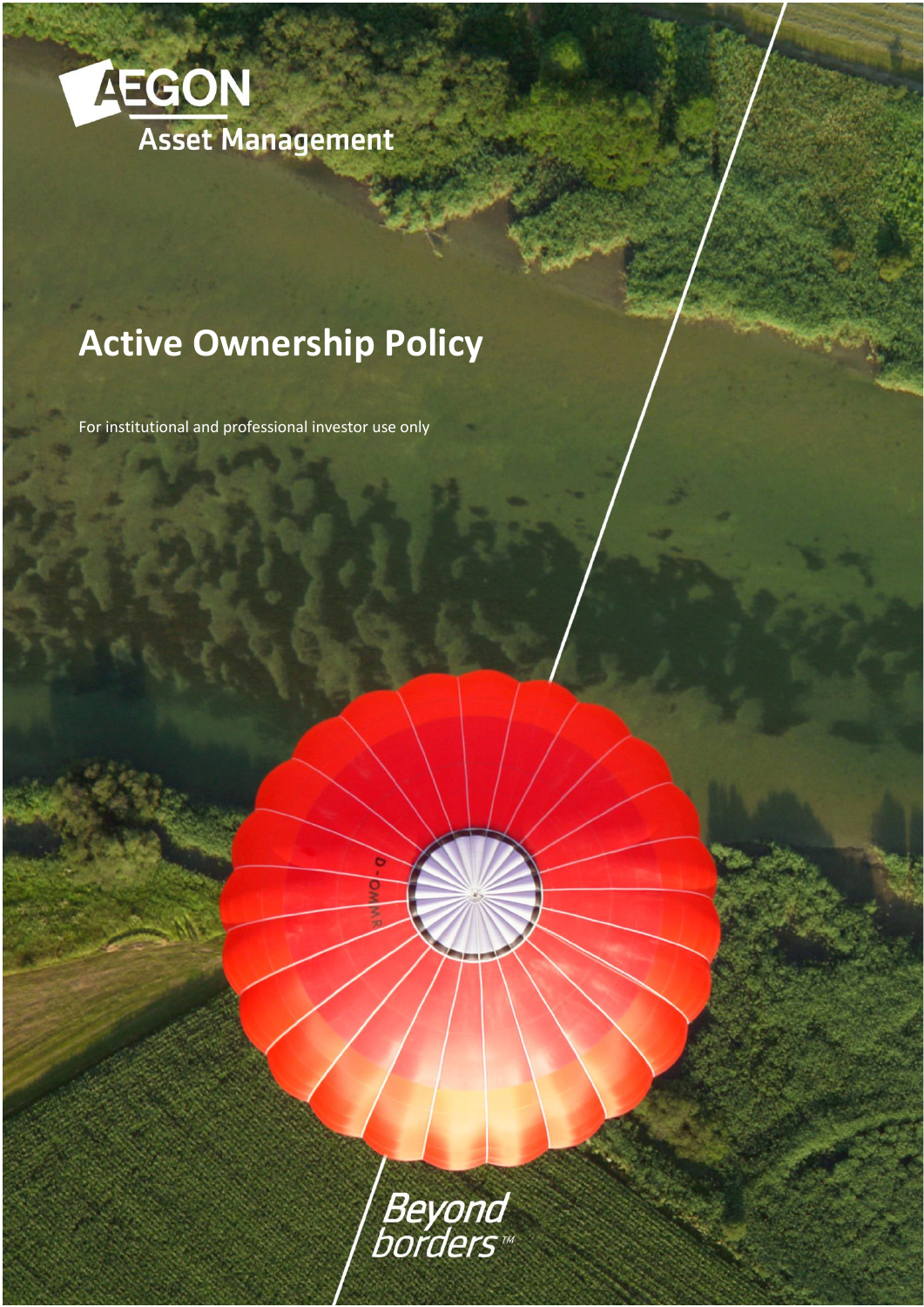

## **Active Ownership Policy**

For institutional and professional investor use only

## Contents

| ${\bf Engagement.}.\hspace{25pt} .\hspace{25pt} .\hspace{25pt} .\hspace{25pt} .\hspace{25pt} .\hspace{25pt} .\hspace{25pt} .\hspace{25pt} .\hspace{25pt} .\hspace{25pt} .\hspace{25pt} .\hspace{25pt} .\hspace{25pt} .\hspace{25pt} .\hspace{25pt} .\hspace{25pt} .\hspace{25pt} .\hspace{25pt} .\hspace{25pt} .\hspace{25pt} .\hspace{25pt} .\hspace{25pt} .\hspace{25pt} .\hspace{25pt$                                                                                              |  |
|----------------------------------------------------------------------------------------------------------------------------------------------------------------------------------------------------------------------------------------------------------------------------------------------------------------------------------------------------------------------------------------------------------------------------------------------------------------------------------------|--|
| $\textbf{Voting} \textbf{\texttt{}} \textbf{\texttt{}} \textbf{\texttt{}} \textbf{\texttt{}} \textbf{\texttt{}} \textbf{\texttt{}} \textbf{\texttt{}} \textbf{\texttt{}} \textbf{\texttt{}} \textbf{\texttt{}} \textbf{\texttt{}} \textbf{\texttt{}} \textbf{\texttt{}} \textbf{\texttt{}} \textbf{\texttt{}} \textbf{\texttt{}} \textbf{\texttt{}} \textbf{\texttt{}} \textbf{\texttt{}} \textbf{\texttt{}} \textbf{\texttt{}} \textbf{\texttt{}} \textbf{\texttt{}} \textbf{\texttt$ |  |
|                                                                                                                                                                                                                                                                                                                                                                                                                                                                                        |  |
|                                                                                                                                                                                                                                                                                                                                                                                                                                                                                        |  |
|                                                                                                                                                                                                                                                                                                                                                                                                                                                                                        |  |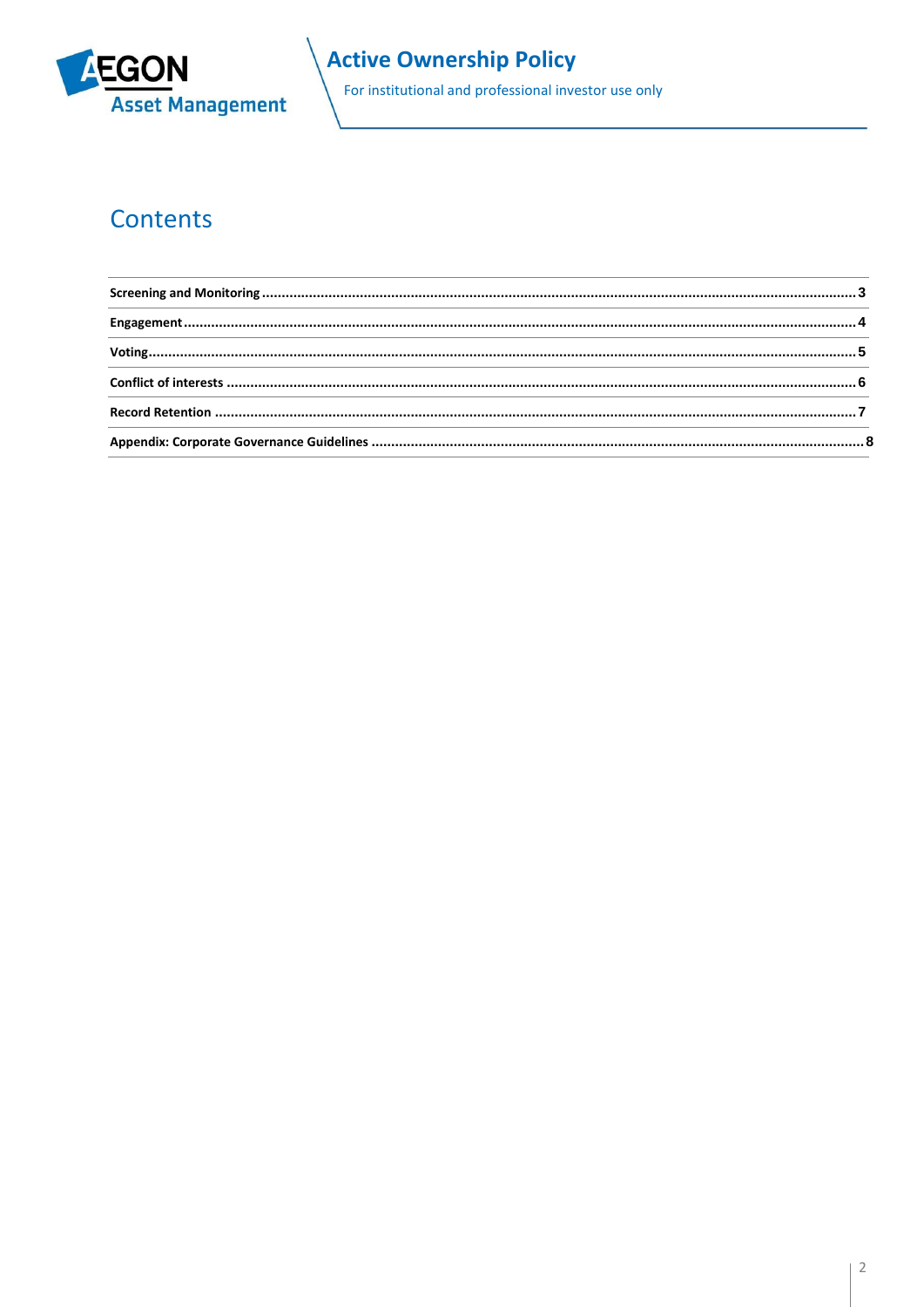

<span id="page-2-0"></span>Responsible Investment ("RI") is an integral part of Aegon Asset Management's ("Aegon AM") investment approach. We believe good stewardship is an essential part of our responsibility as a provider of capital to investee companies on behalf our clients. This Active Ownership Policy is aimed at enhancing long-term value creation by our investee companies and consequently improving the long-term risk-adjusted returns of our clients' portfolios. We actively seek to work with relevant stakeholders and the companies in which we invest to address complex Environmental, Social and Governance ("ESG") challenges that are in line with the interests of our clients.

This Policy describes how we implement engagement on behalf of our clients generally but may be varied upon instruction from the asset owners that grant us the mandate to invest on their behalf. It is part of a framework of relevant policies including our Conflicts Of Interest Policy which together guide and explain the implementation of our engagement with investee companies. Our active ownership consists of four key pillars: screening and monitoring, engagement, voting and shareholder litigation.

This policy is written and intended to be applied by each Aegon AM affiliate in compliance with the requirements of the EU Shareholder Rights Directives and Hungarian Law 2019. LXVII. §9, stipulating the adoption of an active ownership policy, as well as the US Investment Advisers Act of 1940 and the US Employee Retirement Income Security Act of 1974, each as may be applicable. To the extent this policy is inconsistent with an Aegon AM affiliate's local legal requirements, that affiliate will adhere to its local requirements.

The scope of our stewardship activities extends to investments in all corporate entities, including equities and fixed income instruments, both listed and non-listed. Stewardship actions and outcomes under this Policy are in line with our commitments under the UK and Dutch Stewardship Codes<sup>1</sup>.

### Screening and Monitoring

As a prudent asset manager, Aegon AM monitors investments in the portfolios it manages. Aegon AM's overall objective is to ensure that the companies in which the portfolios invest in operate in accordance with its investment objectives.

Our investment, research and RI teams routinely monitor and engage with the companies in which the portfolios we manage invest. Working together, these teams enhance our understanding of the companies in which the portfolios are invested and help to protect the interests of our clients, enabling material nonfinancial information to be incorporated into our investment analysis and decision-making. Our approach to integrating ESG is outlined in our Responsible Investment Framework.

Aegon AM interacts with portfolio companies and external asset managers, where so appointed, in order to monitor portfolio companies on material issues, including strategy, business model, capital structure, risk, corporate governance and actions as well as on its social and environmental impacts. Material issues are those matters that are likely to significantly affect the company's ability to create long-term value.

We recognize that companies operate under significantly different conditions, so we endeavor to be reasonable and pragmatic in our approach to monitoring and engagement, giving due consideration to each company's specific circumstances and the market in which it operates. Our governance and disclosure guidelines are outlined in further detail in the Appendix.

<sup>&</sup>lt;sup>1</sup> Aegon Asset Management's legal entities in the UK and the Netherlands are signatories to the respective Stewardship Codes. As such, compliance with the respective Code is assured only by the signatory entities. However, Aegon AM endeavors on a best-efforts basis to apply the Code respective to its holdings across its legal entities globally.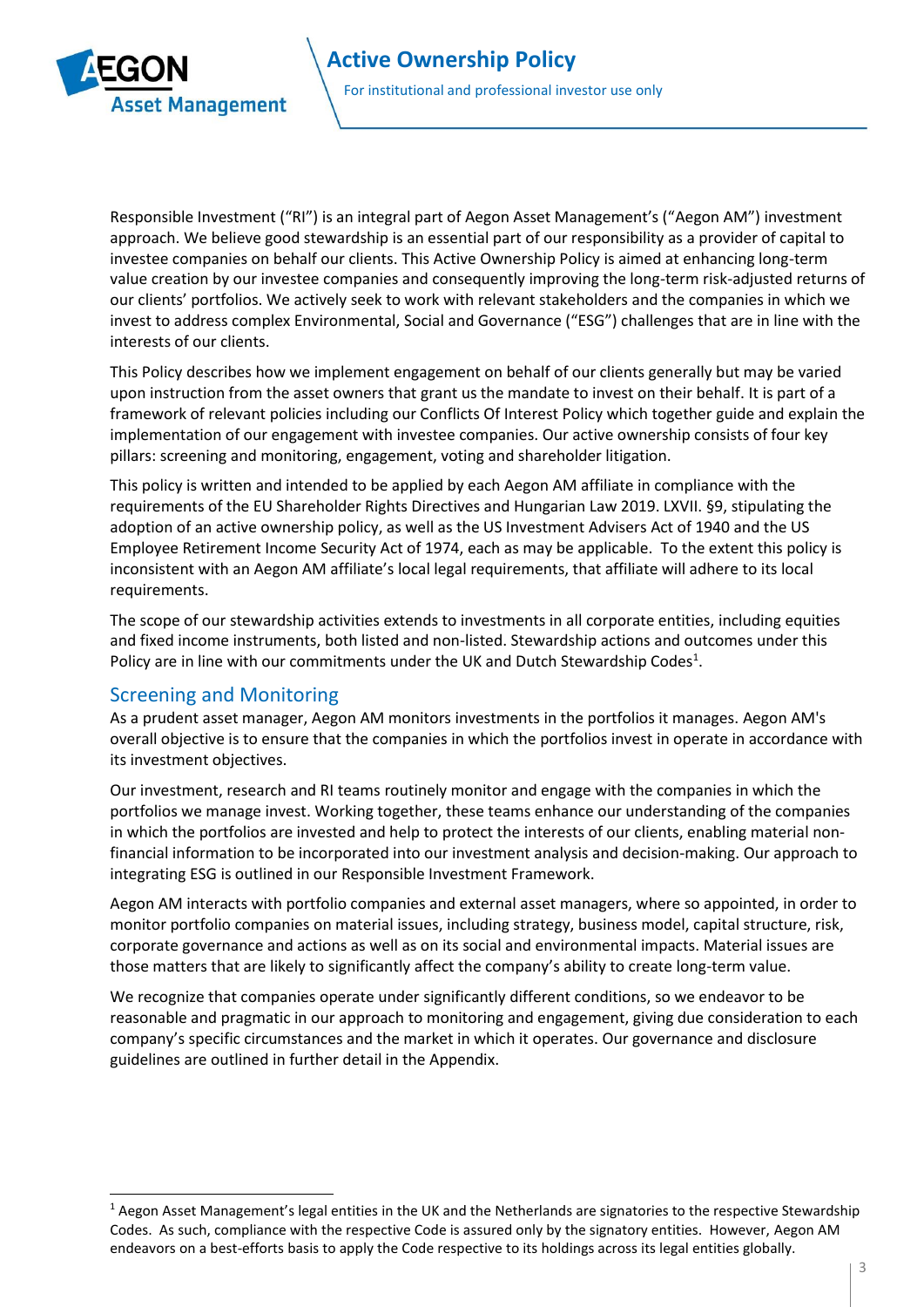

#### <span id="page-3-0"></span>Engagement

<span id="page-3-1"></span>We believe that actively engaging with companies to improve ESG performance and corporate behavior is generally more effective than excluding companies from our investment universe. In terms of the standards that we follow when engaging with portfolio companies, we consider the UK and Dutch Stewardship Codes and the Principles for Responsible Investment.

If we have concerns about a specific issue, we may enter an active dialogue with the company, either directly or collectively with other shareholders. Wider engagement with other stakeholders, such as employee unions and non-governmental organizations, may also form part of our engagement activities.

Participating in collaborative engagement with other like-minded investors can sometimes be the best course of action. We seek to strengthen our investor voice in engagement by actively participating in collaborative engagement platforms such as the Principles for Responsible Investment, UK Investor Forum, Institutional Investors Group on Climate Change and Eumedion.

Our preference is for engagement with portfolio companies to be private and confidential. This enables an open discussion that hopefully leads to resolution of our concerns. Engagement dialogues are conducted by investment managers, research analysts and/or the RI team.

Progress on engagements is regularly monitored and discussed internally. If following engagement we still have concerns, we may escalate our activities to include additional meetings with executive management, meeting with non-executive board members, expressing concerns through the portfolio company's advisors and voting against the portfolio company's recommendations at its annual general meeting or extraordinary general meeting. We may adapt our approach by seeking collaboration with other like-minded investors. In some instances, we may even reduce or sell our holding, subject to appropriate client approvals in nondiscretionary client mandates.

Engagements are typically initiated following one of three potential triggers. First, we engage when we identify long-term financial risks arising from ESG issues as part of our research process or through separate monitoring on topics such as climate change, health and diversity. Second, we engage with companies that do not comply to our clients' standards as outlined in specific mandates. We use our influence as an investor to encourage these companies to meet the ESG norms outlined in our clients' policies. Finally, engagement is also conducted in relation to specific RI strategies that actively seek to encourage certain corporate ESG behavior.

After engagement, we endeavor to closely follow the progress made by the company. We report on our engagement activities on a regular basis to our clients and on our website. Systematic screening, up-to-date recording of our activity, and reviews of our objectives allow us to measure progress. We formally review our engagement activities each year as part of our obligations under the Principles for Responsible Investment, EU Shareholder Rights Directives, Dutch and UK Stewardship Codes, and updates on our engagement activity are regularly provided on our website. Engagement progress is systematically shared among the RI team, research analysts and investment managers to ensure investment decisions are taken based on the most comprehensive information possible.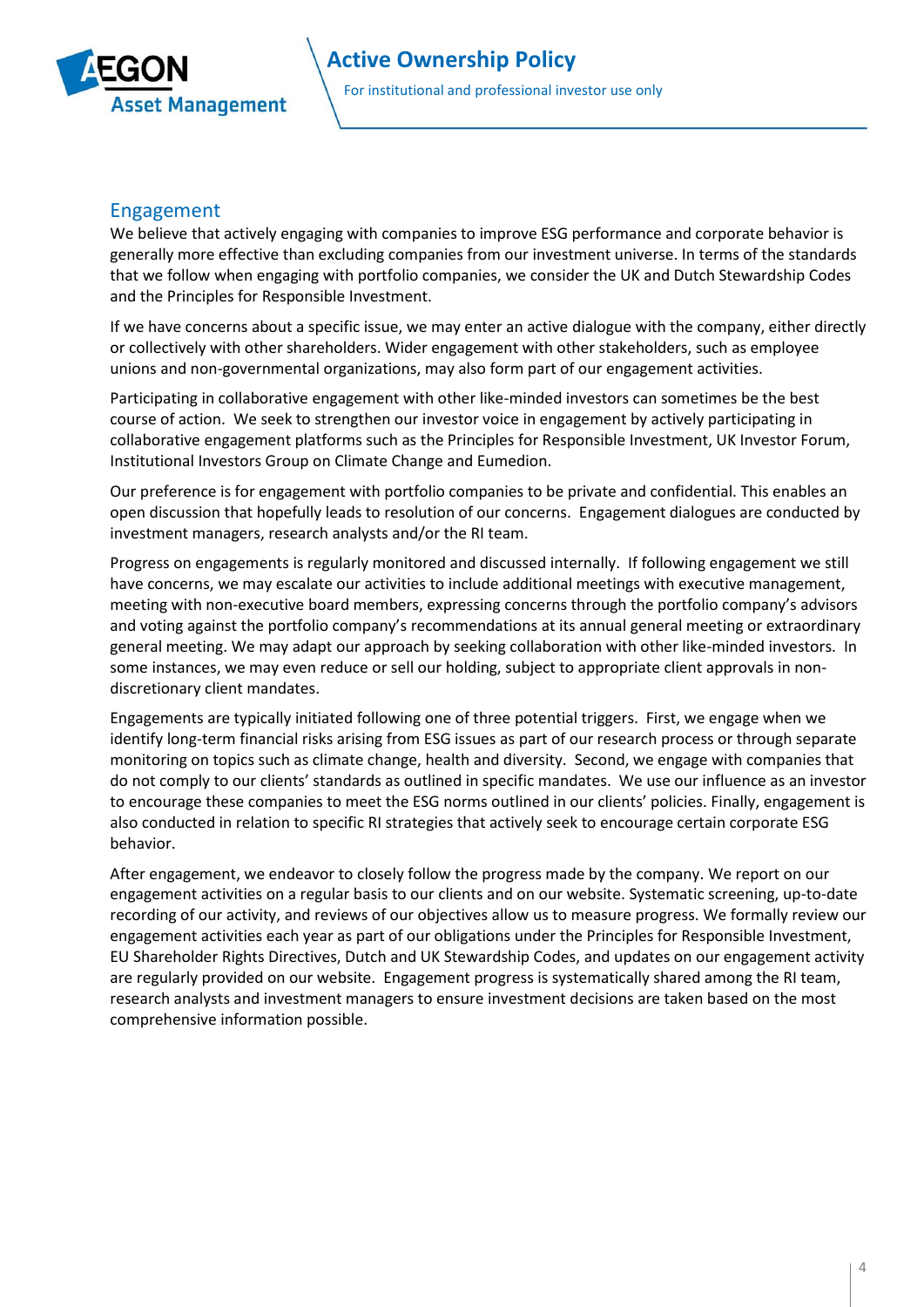

## Voting<sup>2</sup>

In mandates for which we have the discretion to take voting decisions on behalf of our clients

<span id="page-4-0"></span>Aegon AM is generally supportive of portfolio companies' management. Aegon AM uses its voting rights in the interests of its clients. In most cases, this also means that companies must comply with the standards approved by the relevant stock exchange in which their shares are listed.

We aim to ensure that voting rights are exercised in an informed manner, to enhance long-term value creation and promote best practice ESG policies, disclosure and performance by portfolio companies.

We consider and vote all shareholder meetings of UK and Dutch companies in which we invest. In most cases, this means the company must follow the UK or Dutch Corporate Governance Code respectively, which set out best practices on corporate governance. However, we recognize that not all companies are the same and we strongly support the 'comply or explain' model of corporate governance. For this approach to work, companies must be willing to provide good quality and detailed explanations of the reasons for deviation from established best practice.

When companies seek to adopt a different approach from the respective Corporate Governance Code, we recommend consideration of the Investment Association guidelines which can be found at: [https://www.ivis.co.uk/guidelines/.](https://www.ivis.co.uk/guidelines/)

We also vote the shares of companies outside the UK and the Netherlands where our shareholding is greater than or equal to  $0.1\%$ <sup>3</sup> or where clients have specifically instructed us to do so. In these instances, we follow the appropriate regional best practice where this is defined. Where this is not defined, we look to international best practice codes such as the Organization for Economic Co-Operation and Development Principles of Corporate Governance.

Where we have a voting-related concern, within practical limits we contact the company ahead of the meeting to discuss. With respect to companies in our active internally managed equity portfolios, when we vote against or abstain on an issue, we also write to the company explaining why we have done so.

We use the voting advisory services of proxy advisors. In the UK, we review all governance issues on a caseby-case basis and in a pragmatic manner, with input from both the RI team and our investment managers.

We record all votes cast and other relevant responsible investment activity. These records allow us to monitor each company's progress towards compliance with the appropriate governance codes and to demonstrate to our clients the approach we have taken. We report our voting behavior with an explanation of the most significant votes. Our voting behavior related to our UK operations is externally audited on an annual basis.

Where appropriate, we may attend the general meetings of the companies in which we invest. Where we exercise our right to submit a request for convening an extraordinary general meeting or for tabling a shareholder resolution at a general meeting of a portfolio company, we consult the company's board prior to exercising this right. We are present or represented at such meetings in order to explain the respective resolution.

<sup>&</sup>lt;sup>2</sup> The voting activities of Aegon AM legal entities in the United States are not in scope of this Policy, and as such the contents of this section do not apply to them. These entities vote according to their own proxy voting policies. <sup>3</sup> Except for portfolios managed by Aegon AM Central and Eastern Europe, where the threshold applied is 5%.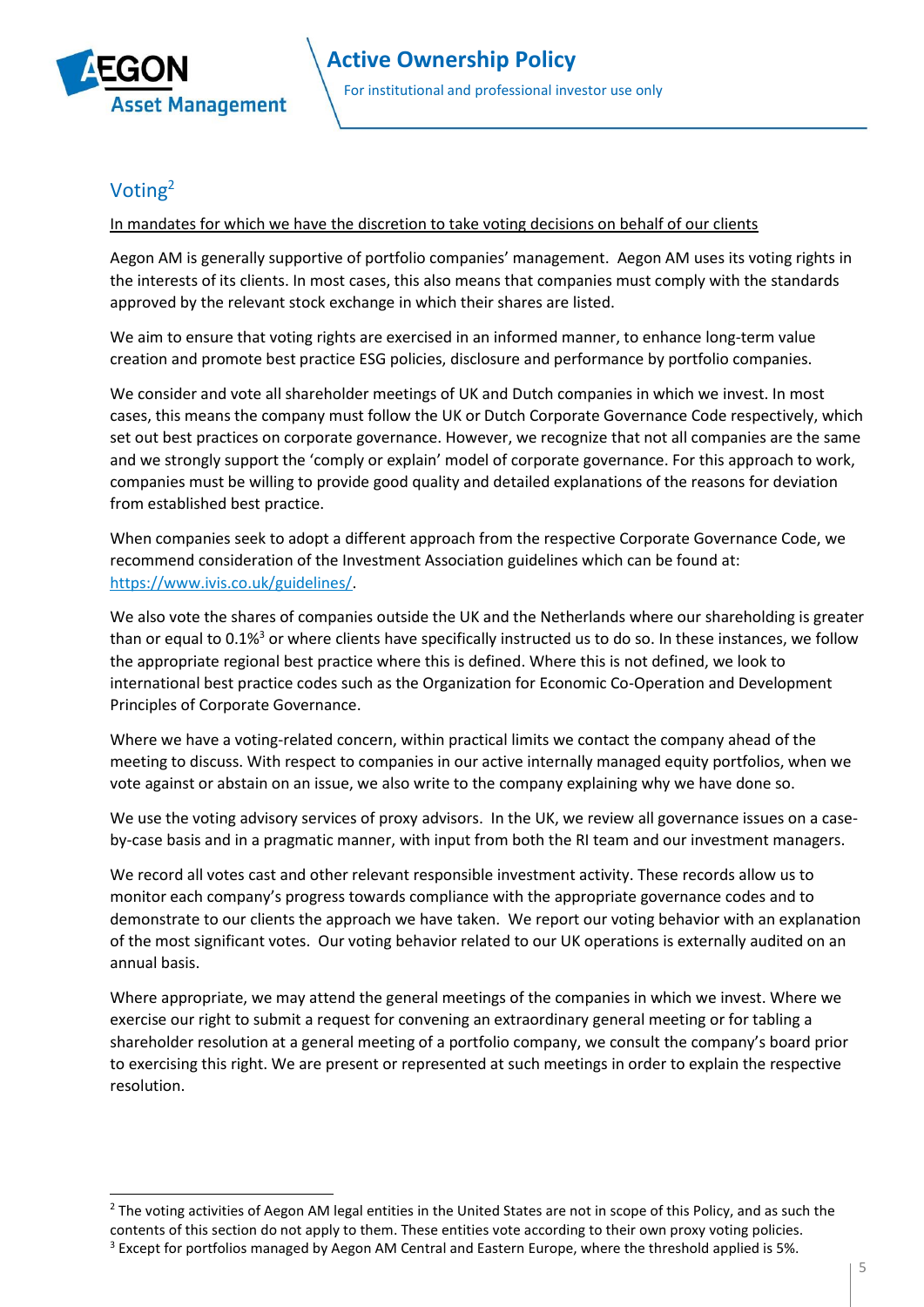

Our normal practice is to agree engagement and significant voting decisions between our RI team and the relevant investment manager. Where controversial issues are identified or there is disagreement, we escalate the issue to the appropriate Global Chief Investment Officer and their decision is final.

Where equities are lent, in accordance with mandates, we endeavor to have them returned to facilitate voting activities.

#### In mandates for which we do not have the discretion to take voting decisions on behalf of our clients

Certain clients may choose to retain the discretion to exercise their voting rights according to their own policies. Where these clients have voting policies that are different from our standard approach, we have set up procedures to allow us to implement votes in line with the client's requirements and policies.

## Conflict of interests

Aegon AM's client-centered culture helps ensure that everyone in the business is committed to acting in the best interests of our investors.

We recognize that situations may arise that could lead to conflicts of interest. Such considerations are covered in our Conflicts of Interest Policy.

Our overriding principle when considering any such conflicts is Treating Customers Fairly ("TCF"). The obligations under TCF ensure that we identify our fiduciary responsibilities and act accordingly in the best interests of our clients.

Examples of conflicts of interest that may arise during our stewardship activities include: when a portfolio company is also a client or business partner; where we own both debt and equity in a given company; or where directors of a portfolio company also sit on the board of Aegon AM or our parent company Aegon NV.

In such instances, we always prioritize the interests of clients. Should conflicts arise, we escalate the final decision-making on stewardship issues to the appropriate Global Chief Investment Officer. Where decisions involve a deviation from our Active Ownership Policy, we record and document the rationale for the decision and report such matters on a quarterly basis to the relevant Investment Management Control Committee. Such actions shall be formally ratified by the Committee and recorded in the meeting minutes. Our legal and compliance teams may also be consulted as appropriate.

Aegon AM does not vote shares that it may hold in its parent company, Aegon NV.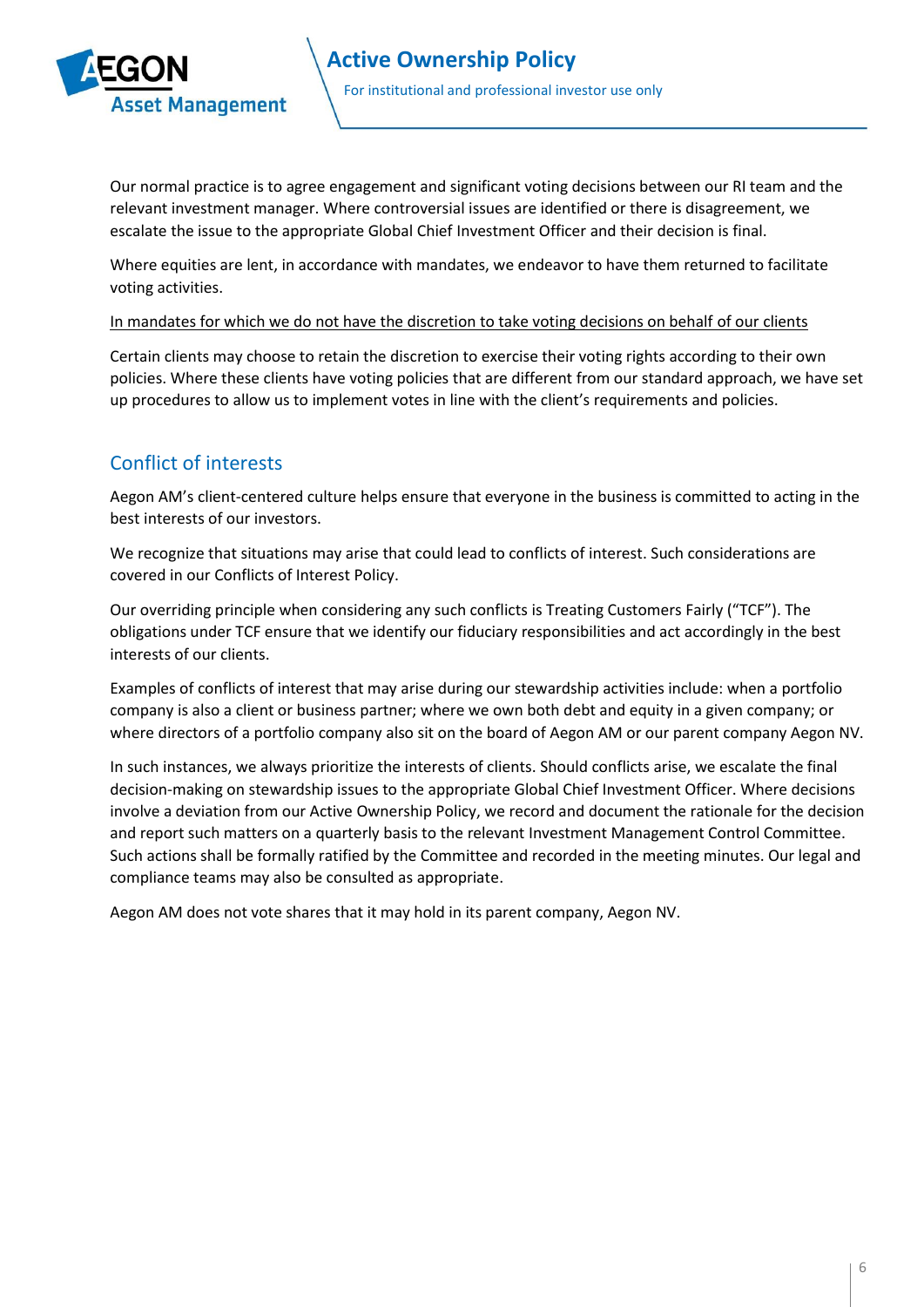

### <span id="page-6-0"></span>Record Retention

Aegon AM maintains the following records of its proxy voting and engagement activities, in accordance with the US Investment Advisers Act of 1940, Rule 204-2(c)(2):

- Its Active Ownership Policy and Corporate Governance Guidelines
- Proxy statements received, whether voted or not
- Records of votes cast and correspondence with companies
- Records of client requests on how proxies were voted; and
- Any documents prepared by Aegon AM that were material to making a decision on how to vote or that memorized the basis for the decision

These records allow us to monitor each company's progress towards compliance with the appropriate governance codes and to demonstrate to our clients the approach we have taken. Details of our voting activity and information on how we have voted proxies on behalf of clients are available upon client request and at no further cost. All documents will be kept for no less than five years.

Updated February 2021.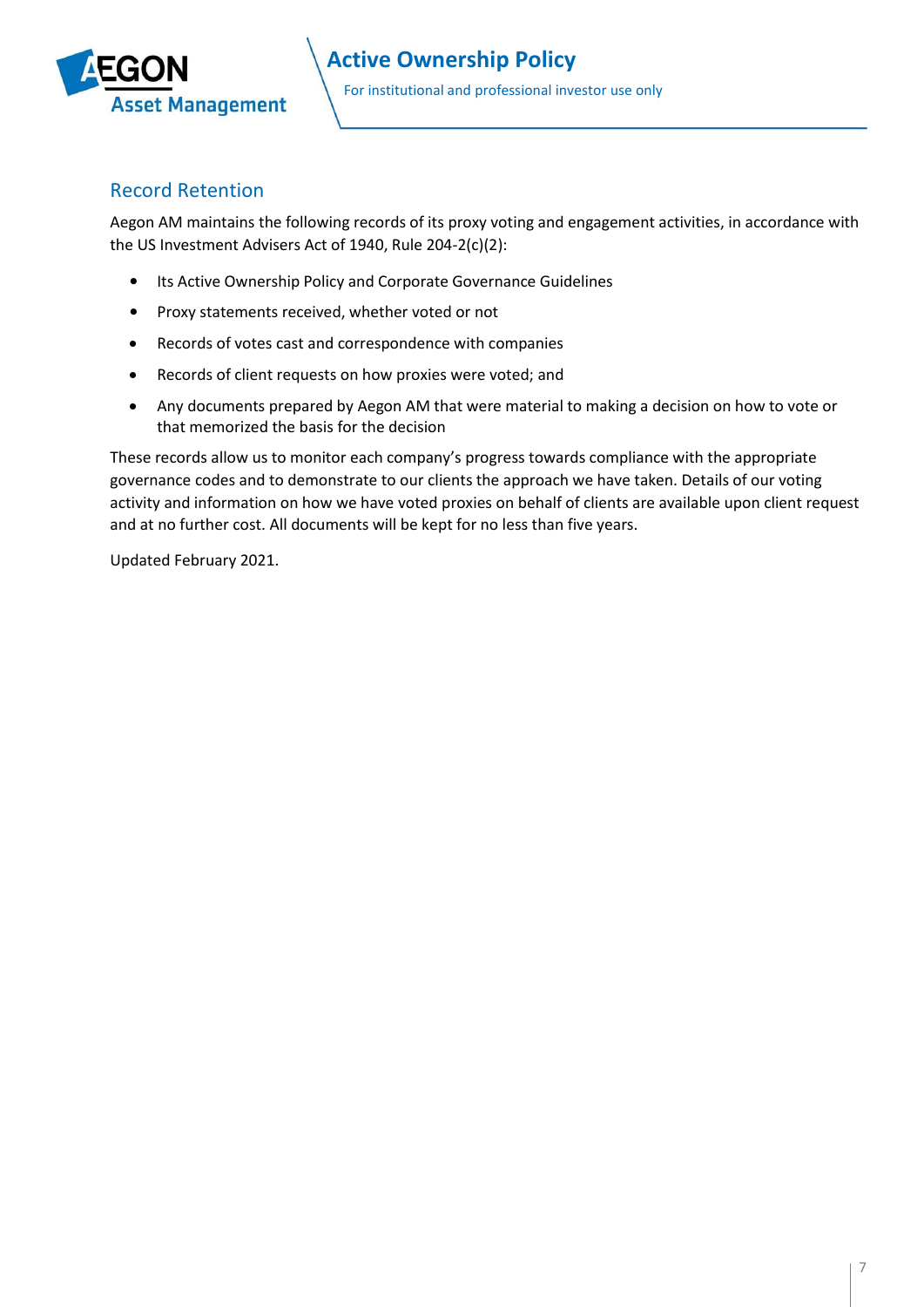

## <span id="page-7-0"></span>Appendix: Corporate Governance Guidelines<sup>4</sup>

These guidelines are applicable to mandates for which we have the discretion to make voting decisions on behalf of our clients. Certain clients may choose to retain the discretion to exercise their voting rights and engage with companies according to their own policies. In those cases, we have set up procedures to allow us to implement engagement and voting in line with client requirements and policies.

These guidelines are not designed to be exhaustive or to address non-routine matters that may be raised.

#### **1. Board**

Companies should be headed by an effective board that is of sufficient size without becoming unwieldy. The directors (both executive and nonexecutive) are responsible for the long-term success of the company by exercising effective oversight. They are primarily accountable to the shareholders for ensuring that appropriate processes in place to:

- Set and monitor the strategy;
- Oversee management and implementation; and
- Set and review an appropriate risk appetite for the business.

Boards therefore need an appropriate balance of executive and nonexecutive directors, so that no individual or group can inappropriately dominate the discussions and decision-making of the board. Furthermore, there is a compelling business case for strong and diverse leadership teams in terms of skills, knowledge, experience and gender that will support the operations of the business and its strategy. We expect companies to have a range of diverse members on the board and to comply with local guidelines regarding board diversity.

We expect succession planning, sufficient induction and on-going training, updates and board evaluations (both internal and external) to be considered carefully. All directors should have the ability to commit sufficient time to the company to ensure they can fulfil their responsibilities. As such we consider the external responsibilities of directors when reviewing the composition of boards.

Board committees should be comprised of non-executive directors only and the majority of them should be independent. In the case of the audit committee, we expect all directors to be independent with an adequate knowledge of accounting and finance.

Independent directors should not be connected with the executive management and should not have any relationships that could appear to affect their judgment. We use the definition of independence set out by the UK Corporate Governance Code. This suggests that a non-executive director is not independent if he or she:

- Was an employee within the last five years;
- Had a material business relationship with the company (directly or indirectly) within the last three years;
- Has remuneration other than the director's fee (no involvement in share option or performancelinked schemes, not a member of the pension scheme);
- Has close family ties with directors, senior employees or company advisers;
- Has cross directorships or significant links with other directors;
- Is a representative of a significant shareholder; or

<sup>&</sup>lt;sup>4</sup> The voting activities of Aegon AM US legal entities are not in scope of this Policy, and as such the Voting Actions described in these Guidelines do not apply to those entities.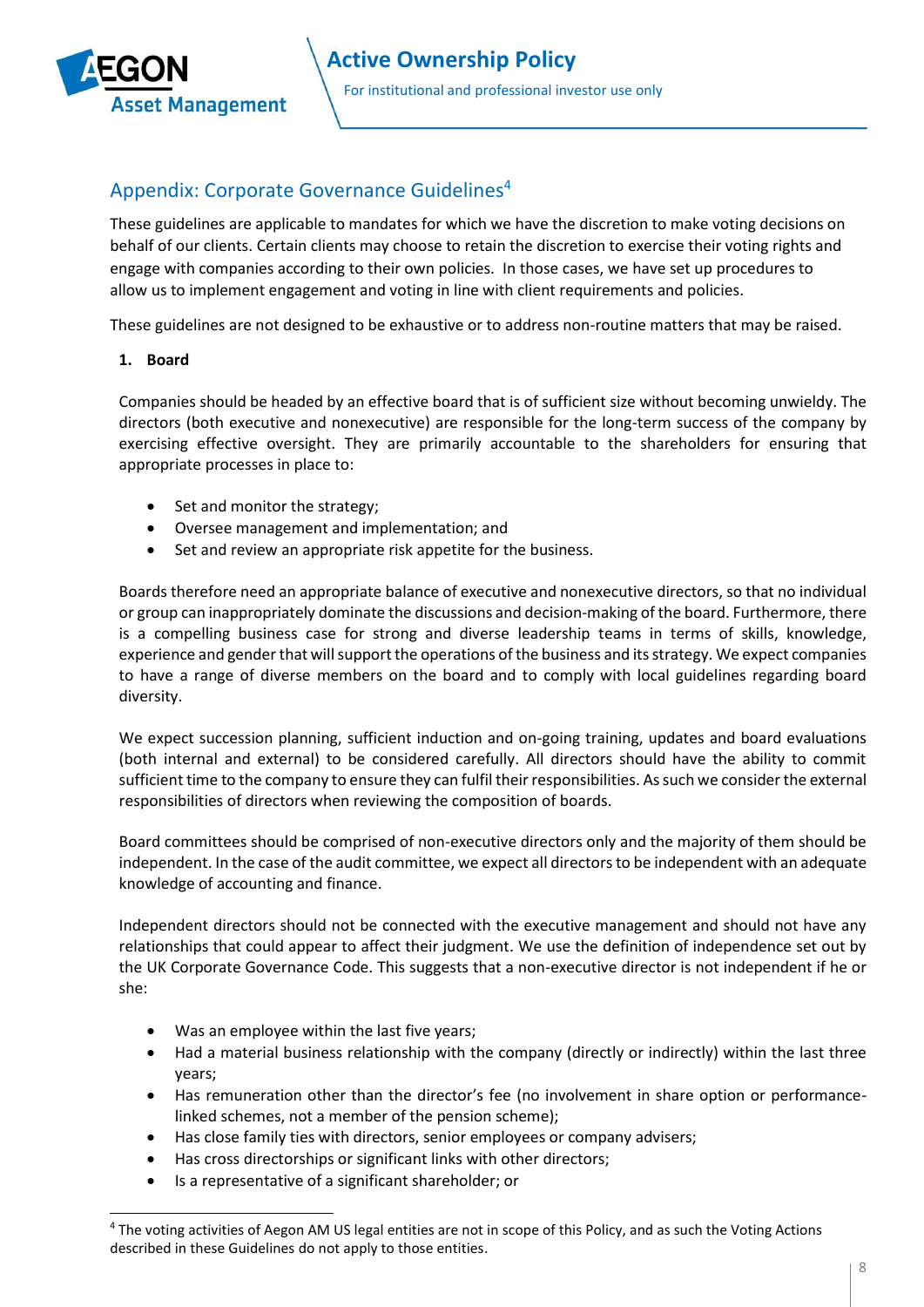

• Has served on the board for more than nine years.

We support annual re-election of directors on individual resolutions. Where this is not best practice we expect election to be at least every three years.

A senior independent director should be appointed and identified in the annual report. He or she should be available to meet shareholders to discuss issues that have not been settled through the normal channels of the chairman and the chief executive.

Companies should adequately report on the membership and attendance of board and committee meetings.

#### *Voting Actions*

*Where we have concerns with the structure or effectiveness of the board or a particular committee, we will not support the election or re-election of relevant directors.* 

*By supporting appropriate appointments we accept our role as institutional investors in monitoring the progress that companies are making to increase boardroom diversity.* 

#### **2. Role of chairman**

The chairman has an important role in providing leadership of the board. It is the responsibility of the chairman to manage the board agenda and ensure that information is provided in a timely manner to board members. He or she should ensure that board discussions are open and effective, with constructive challenge where necessary.

As such, we believe the roles of chairman and chief executive are distinct and separate. While we acknowledge that there may be exceptional circumstances as to why the roles may be combined for a limited period, we believe that the company is better served when the decision-making powers are not concentrated in a single individual.

In markets where the combination of roles is not uncommon, we expect there to be a lead independent director to assume some of the responsibilities we would normally expect to be carried out by the chairman. We also look for there to be sufficient independent representation on the board.

We expect the chairman, or the senior independent director, to ensure the board is aware of concerns raised by investors, especially if there has been a sizeable dissent at a general meeting.

#### *Voting Actions*

*We generally vote against proposals to combine the roles of chairman and chief executive. If the roles are already combined, then companies must prove that the board is sufficiently balanced.* 

*We also generally vote against any proposal for a chief executive to move directly to being chairman of the same company, unless there are exceptional circumstances.* 

#### **3. Remuneration**

Executive compensation remains a controversial subject. Concerns about the gap between executives and the general workforce; the complexity of remuneration packages; and links between pay and performance are common.

It is therefore crucial that remuneration committees should take a prudent approach when deciding on executive compensation. The remuneration committee should consist of a majority of independent directors and should review remuneration at least annually. Where the remuneration committee takes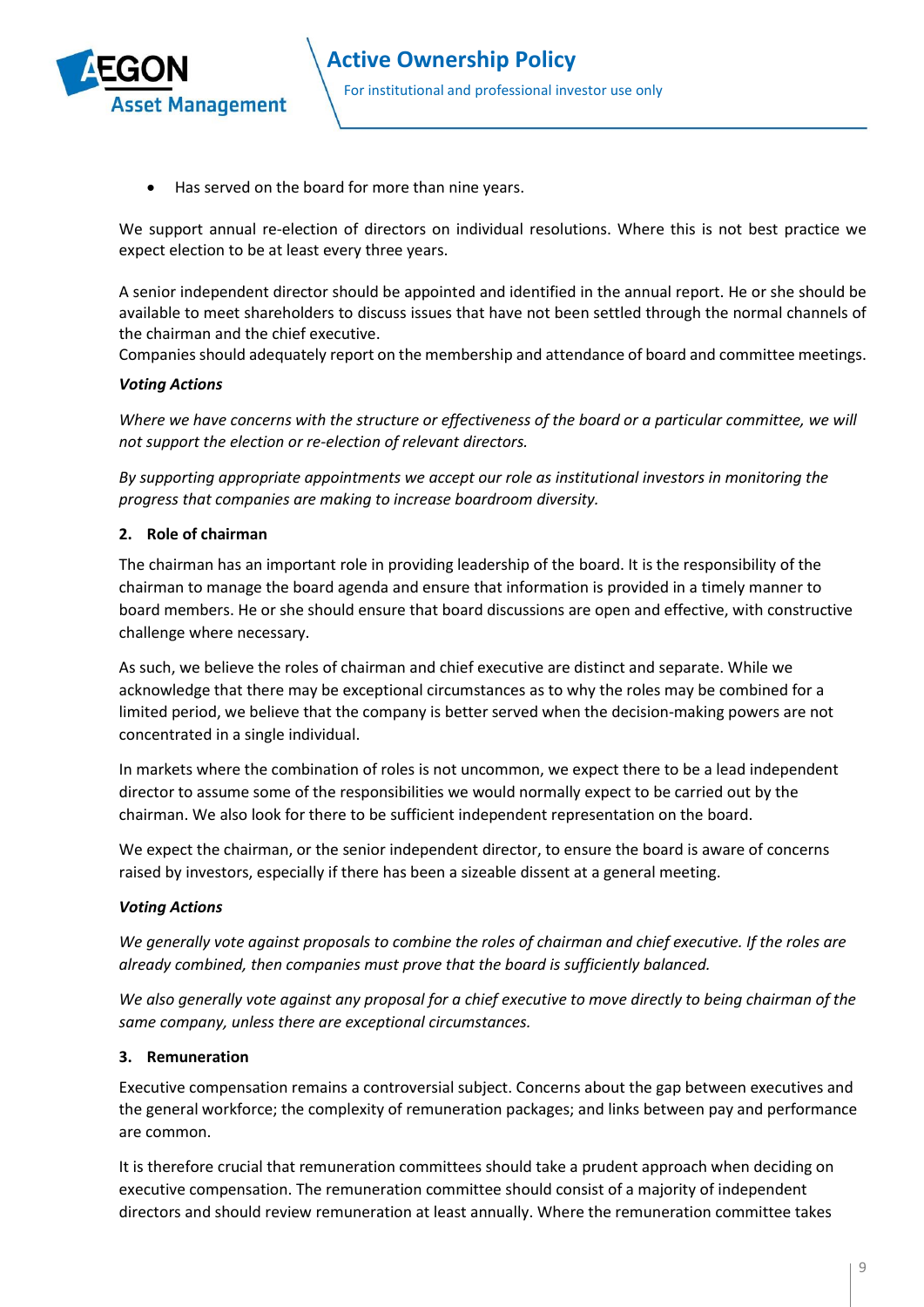

advice from independent remuneration advisors, this should be explained in the remuneration report and the associated costs should be disclosed.

We encourage companies to limit the use of benchmarking data, which has contributed to the upward ratcheting of pay over the past few decades. This kind of data should only be used as a starting point and care should be taken in choosing comparators to ensure they truly reflect the company's circumstances.

We examine the remuneration policies of the companies in which we invest on behalf of clients. We therefore expect companies to make appropriate disclosures on executive pay and awards that allow us to assess the company's remuneration strategy. The best remuneration strategies are clear and understandable.

We expect pay and awards to be set in a manner that aligns the interests of executives with the interests of the company's shareholders and at levels that attract, retain and motivate, without being excessive.

Alignment is often best achieved by executives building up significant equity stakes in the companies that they manage.

Executive compensation should be a balance between fixed pay and variable pay. The variable pay should be in the form of an annual bonus and one long-term incentive plan.

There should be a shareholder vote on executive compensation.

#### **Annual bonus**

The annual bonus should have targets set according to company strategy and these should be fully disclosed, not least, on a retrospective basis. Companies should not make bonus payments and option grants to reward one-off events. This is because it is often difficult to assess how successful events such as mergers or acquisitions will be until a considerable time after the event.

Where they are quantifiable, we recommend relevant environmental and social performance conditions being incorporated into the annual bonus.

#### **Longer-term incentive plans**

Longer-term incentive plans (LTIPs) should have a clear link to the long term experience of shareholders in a company. LTIP performance conditions should be clearly disclosed and should be challenging so that full vesting only occurs for genuinely superior performance. Performance should be measured over a minimum of three years and preferably five years.

Where they are quantifiable, we recommend relevant environmental and social performance conditions being incorporated into the LTIP.

Companies should not change the performance conditions of share based incentive schemes without prior shareholder approval. Neither should they reset the price of share options after the options have been issued, or compensate for awards that failed to vest.

We do not generally support Value Creation Plans, where the vesting of the rewards is solely dependent on increasing the value of the company, as we believe these arrangements can reflect general market conditions rather than the skill of the management. Neither do we typically support long-term incentive plans that depend on pre-grant criteria or short-term performance measures. Nor do we believe retention plans are appropriate.

Clawback and Malus provisions should be appropriate so that individual or group failings can be addressed.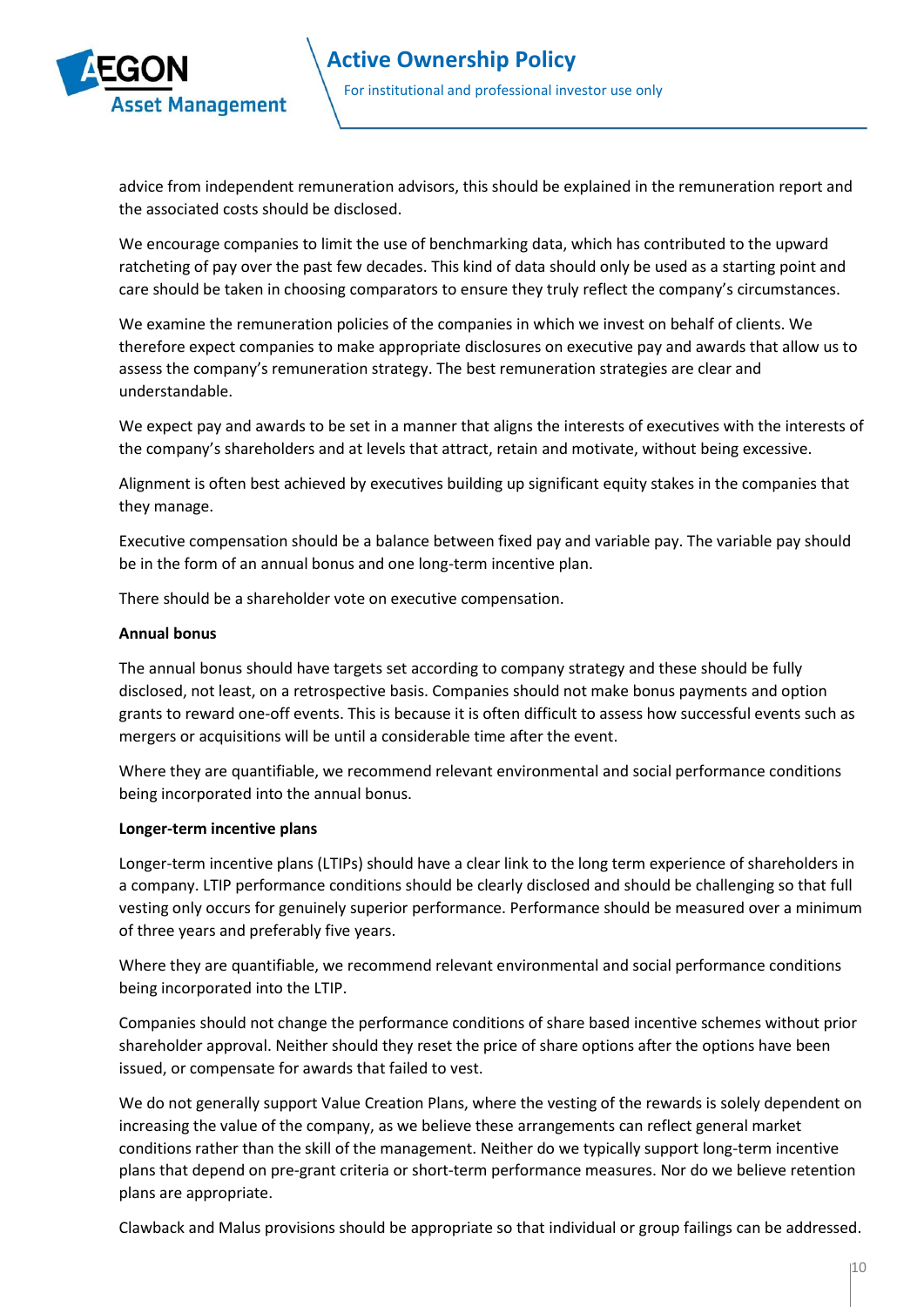

We also expect the remuneration committee to have necessary flexibility to exercise discretion where appropriate, however, we expect this to be fully explained in the subsequent annual report.

#### **Service contracts**

Service contracts should not exceed one year. With the exception of new directors who may need longer contracts, we will generally vote against the election of directors whose notice period is more than one year. For new executive directors, after the initial period, we encourage the contract to be reduced to one year or less without any compensation payments being paid.

Furthermore, we do not support directors' service contracts which provide for unmitigated or liquidated damages in the event of early termination or a change in control of the company and the amounts involved exceed one year's salary. Neither are we supportive of payments for termination where individuals continue to be employed.

#### **Recruitment arrangements**

Recruitment arrangements may include buy-out of existing awards at a previous employer. However, these should be valued on a like-for-like basis and should be subject to performance criteria. Careful consideration should be given to the likelihood of pay-out. Cash awards should only be used in exceptional circumstances.

#### **Pension contributions and shareholding guidelines**

Pension contributions should be on the same terms as the rest of the company's employees and shareholding guidelines should be meaningful versus annual compensation i.e. typically in line with the maximum annual grant from the long-term incentive plan.

#### *Voting Actions*

*We consider executive compensation at each company on an individual basis. However, where we feel the policy or the outcome has not been balanced and proportionate, or lacks linkage to shareholder experience or strategy we will oppose the resolutions on remuneration and the re-election of the remuneration committee members.* 

#### **4. Shareholder rights**

We believe in the principle of one share, one vote. This ensures that a shareholder's economic interests are consistent with their ability to influence company management.

We will not support proposed changes to a company's memorandum and articles of association that erode shareholders' rights or are otherwise inconsistent with the interests of existing shareholders.

Share blocking is an issue in some markets, whereby holders are restricted from selling their shares between the time when the vote is cast and the close of the company meeting. As investors we are mindful of the risks that share blocking presents and will typically not vote in markets where it is a significant issue.

#### *Voting Actions*

*We will oppose any resolutions that erode shareholder rights and may be unwilling to support reelection of directors if appropriate.* 

#### **5. Capital management**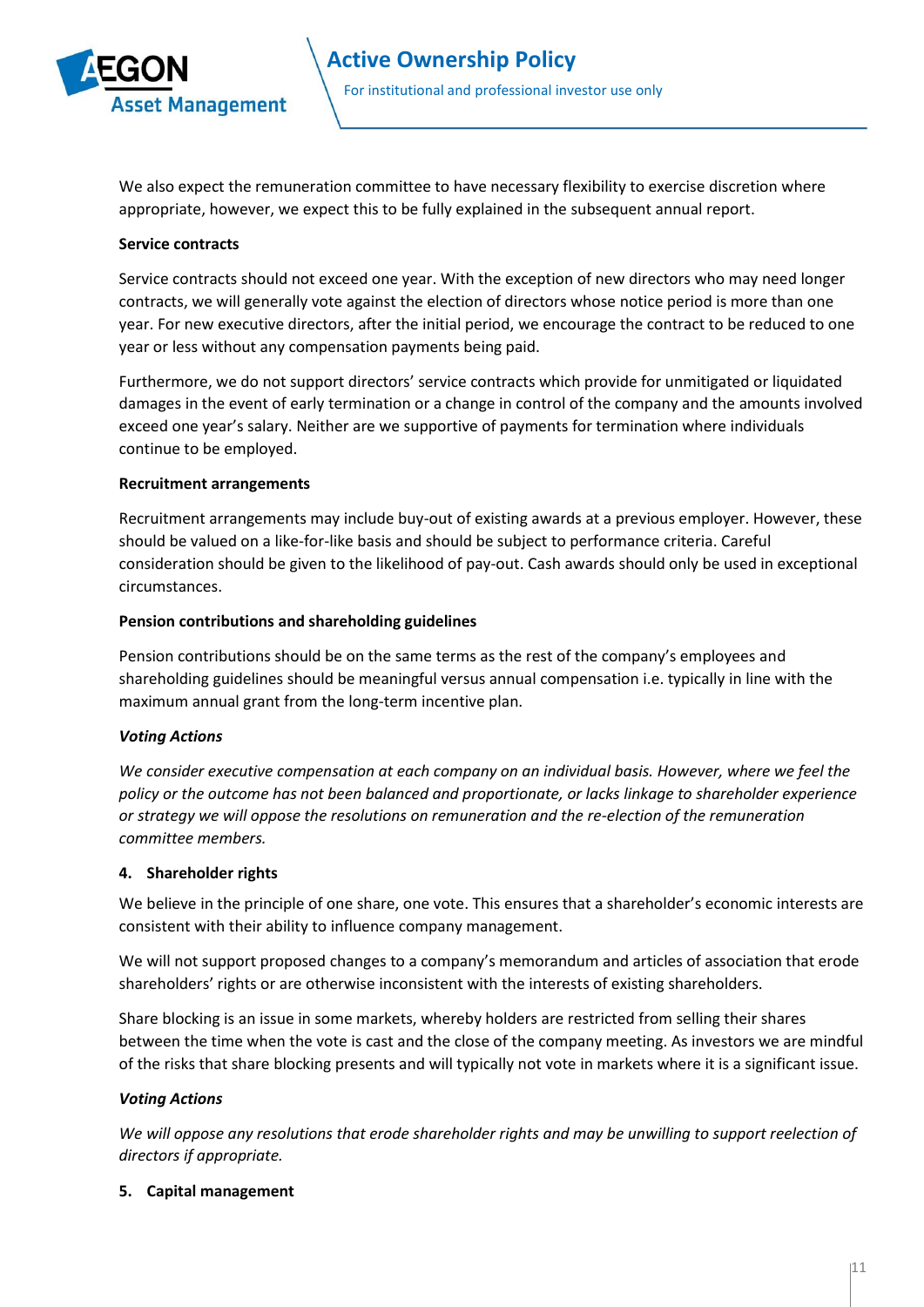

Good capital management is essential for the long term success of a business. Shareholders benefit from understanding the approach to capital management in terms of the company strategy for M&A, buybacks and dividends.

We strongly support the principle of pre-emption rights for existing shareholders. We expect companies to comply with the standard institutional pre-emption guidelines as defined in their own markets.

We appreciate full disclosure of the company policy on use of the authorities sought at general meetings. If there is an exceptional circumstance that seeks a greater authority than is standard, we would expect full justification and engagement with shareholders.

We expect companies to disclose the impact of the capital management on the remuneration arrangements, So that we can understand the driving factors in the decision making process.

#### *Voting Actions*

*We typically vote against proposals that exceed the limits set by regional best practice guidelines unless there are exceptional circumstances.* 

#### **6. Major transactions**

Major transactions in the form of mergers, acquisition, joint ventures and disposals are a necessary part of corporate life. We believe all such transactions should apply a disciplined approach and progress should be monitored closely to ensure the original objectives are being met.

Non-executive directors should ensure they have enough information to fully understand the implications of transactions. Where necessary they should seek independent external advice to aid them in ensuring the protection of shareholder and other stakeholders' best interests. We consider all such transactions on a case-by-case basis.

#### *Voting Actions*

*We make any decisions on major transactions in conjunction with the relevant fund managers.* 

#### **7. Related-party transactions**

Boards should have an appropriately independent process for reviewing, approving and monitoring relatedparty transactions. As with major transactions, non-executive directors should be able to seek independent external advice to ensure any such transaction is in the best interests of the company and shareholders.

Related-party transactions should be reported to the board and approved and where relevant these should be disclosed in the annual report and accounts i.e. when they are material to the business, where there is a perceived conflict of interest or where key individuals are involved.

#### *Voting Actions*

*We expect all related-party transactions to be undertaken on fully commercial terms and to be fully justified and beneficial to the company.* 

*We consider all such transactions on a case-by-case basis and do not support if we believe there are material issues. We may also not support the reelection of directors related to the transaction.* 

#### **8. Auditors**

The audit committee, as a fully independent committee, is best placed to appoint and oversee the external auditors. We believe the statutory audit is an important shareholder protection and therefore shareholders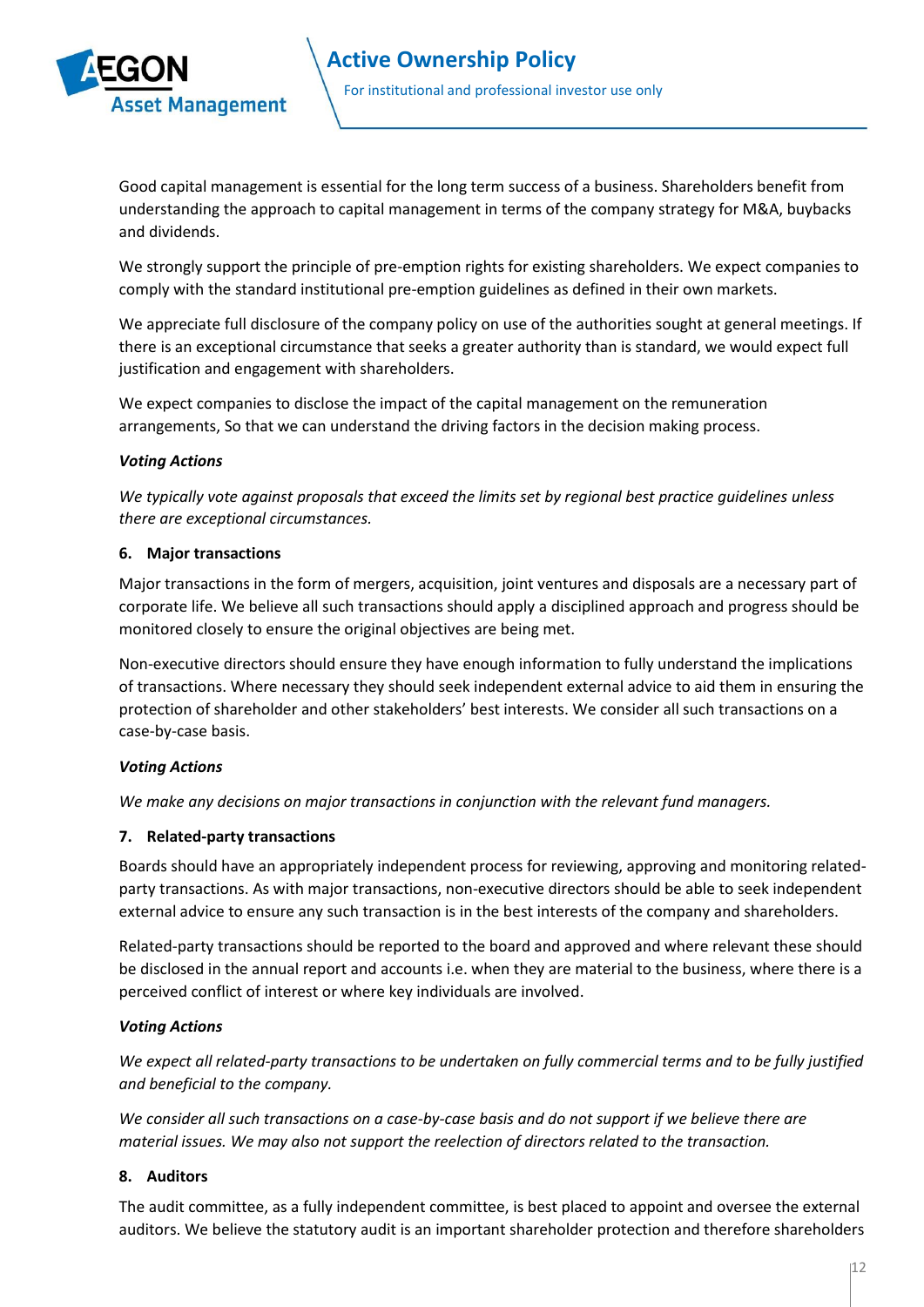

must be comfortable that the appointed auditor is acting in a suitably independent manner. The purpose of the audit is to identify errors or wrongdoing and to alert shareholders to these issues so that they can be addressed.

The audit committee should ensure that non-audit fees are kept to a minimum and that the company has a clear policy on re- tendering and rotation that is adhered to. We expect the re- tendering and rotation of auditors to be in line with best practice guidelines and to be adequately disclosed.

We also expect companies to have an effective Internal Audit function that identifies new and emerging risks to the business. We expect the strategic report to identify and mitigate key risks.

The company should have a clear whistle-blowing policy that is integrated into the code of conduct for all employees. Reporting channels should be identified and procedures should be clear. Additionally, the company should report on how bribery and other illegal activities are identified and resolved.

The viability statement should be the board's opinion on the long-term viability of the company. We would expect this to align with the strategic plans for the company and should cover a period longer than one year.

#### *Voting Actions*

*We will vote against the appointment of auditors when we have concerns about the proposed auditor's independence; the level of non-audit fees; audit quality; or where a company changes its auditor without providing an adequate explanation. We may also not support the re-election of audit committee members.* 

#### **9. ESG integration**

Integration of environmental, social and governance issues into our overall analysis is an important principal. As such, we consider the level of disclosures made by companies in their annual reports and other relevant materials and presentations.

We consider each company individually according to the key ESG risks they face. Where we identify areas for improvement or unsustainable practices we endeavor to engage with the company. We may take voting action where the outcome is not satisfactory.

We consider shareholder resolutions on ESG matters on a case-by-case basis. We will generally support proposals that could increase or protect shareholder value.

#### *Voting Actions*

*Where we have concerns over the level or quality of disclosures on ESG issues, we may not be able to support the approval of the report and accounts. Where significant concerns arise on ESG matters, we may not be able to support the reelection of relevant directors.*